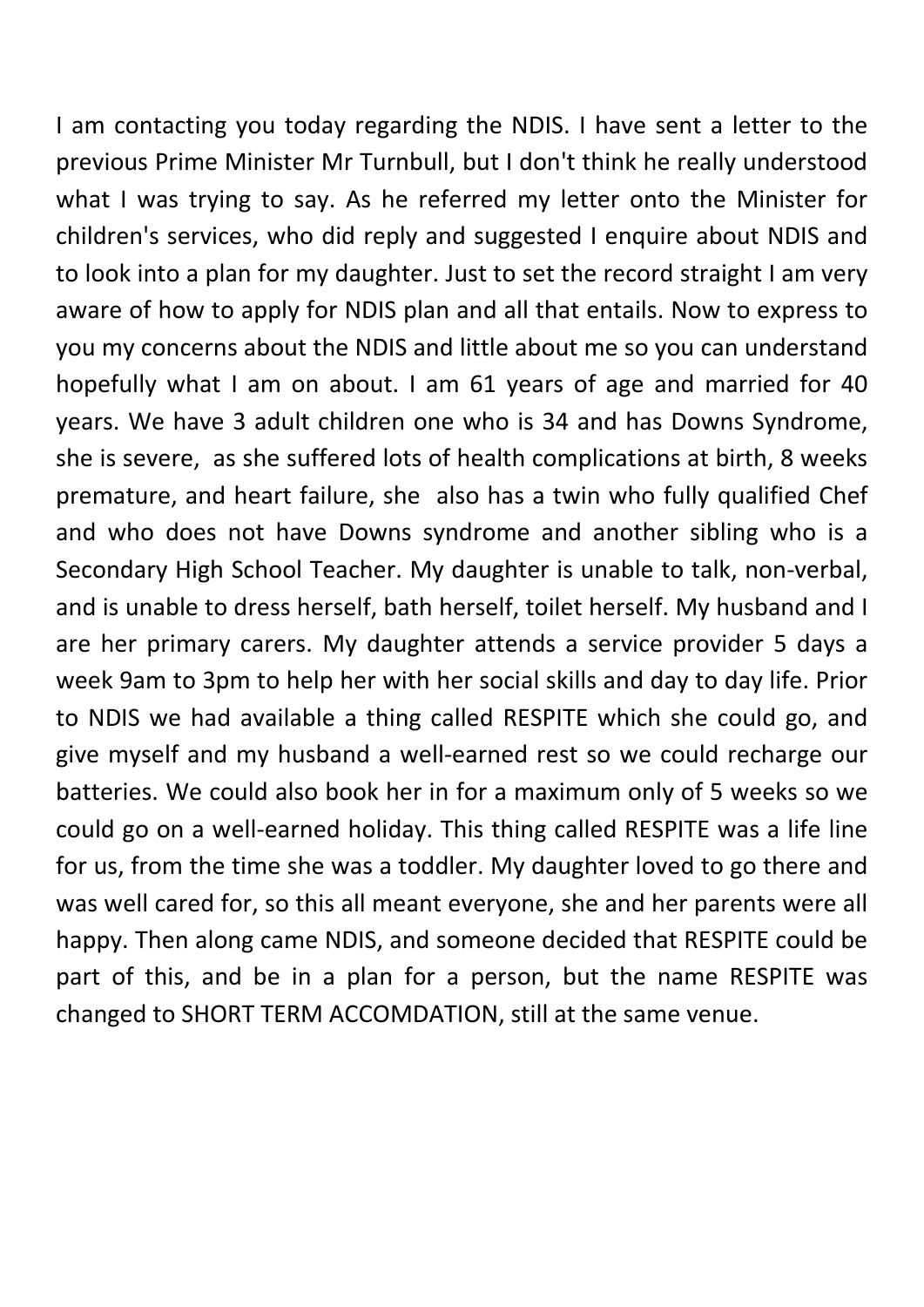Now, the price, this service provider charges are weekdays \$657.10 per weekday night, Saturdays \$788.77 and Sundays \$949.70. They are well within their rights to charge these amounts as they are the recommended prices set by the government. Unfortunately, when one goes to a NDIS plan review meeting, the people doing the interview do not understand the importance of carers needing time off from caring for their loved ones, so they don't approve the funds for this. Last year at my Plan Review for My daughter I requested 40 days of Short Term Accommodation, do you know what they gave her 40 HOURS, now how sad was that. Wouldn't rectify it at all, we just had to take it, and deal with it. Now I work 24 hours a week part time permanent have done for the past 17 years, my husband has full time work for 48 years. We both pay our taxes, and work hard, and care for our disabled daughter, we don't claim carer's pension. My suggestion is SHORT TERM ACCOMDATION or what it really should be RESPITE should not be on the NDIS as it really is for the carers, so we can have a break to recharge our worn out batteries, so we can continue to provide care for our daughter who needs us to be well and healthy and mentally strong. Another thing you need to be made aware of is people in their plans are not getting funding or enough funding for SHORT TERM ACCOMDATION, so therefore the service provider is only able to open their house on a lot less days, so therefore accommodation is very rare these days, and one is very lucky to find a day when they are open. As they don't have clients, because their clients aren't being funded. Can't you see how stuffed up this is. We are honest hardworking people with a disabled daughter, we are getting old, we can't get respite on a regular basis because the NDIS has destroyed this for us. What would you do. Do you think this is fair. We don't complain about anything, but our daughter is very precious to us, we want to be able to care for her as long as we can. We need a break from time to time.